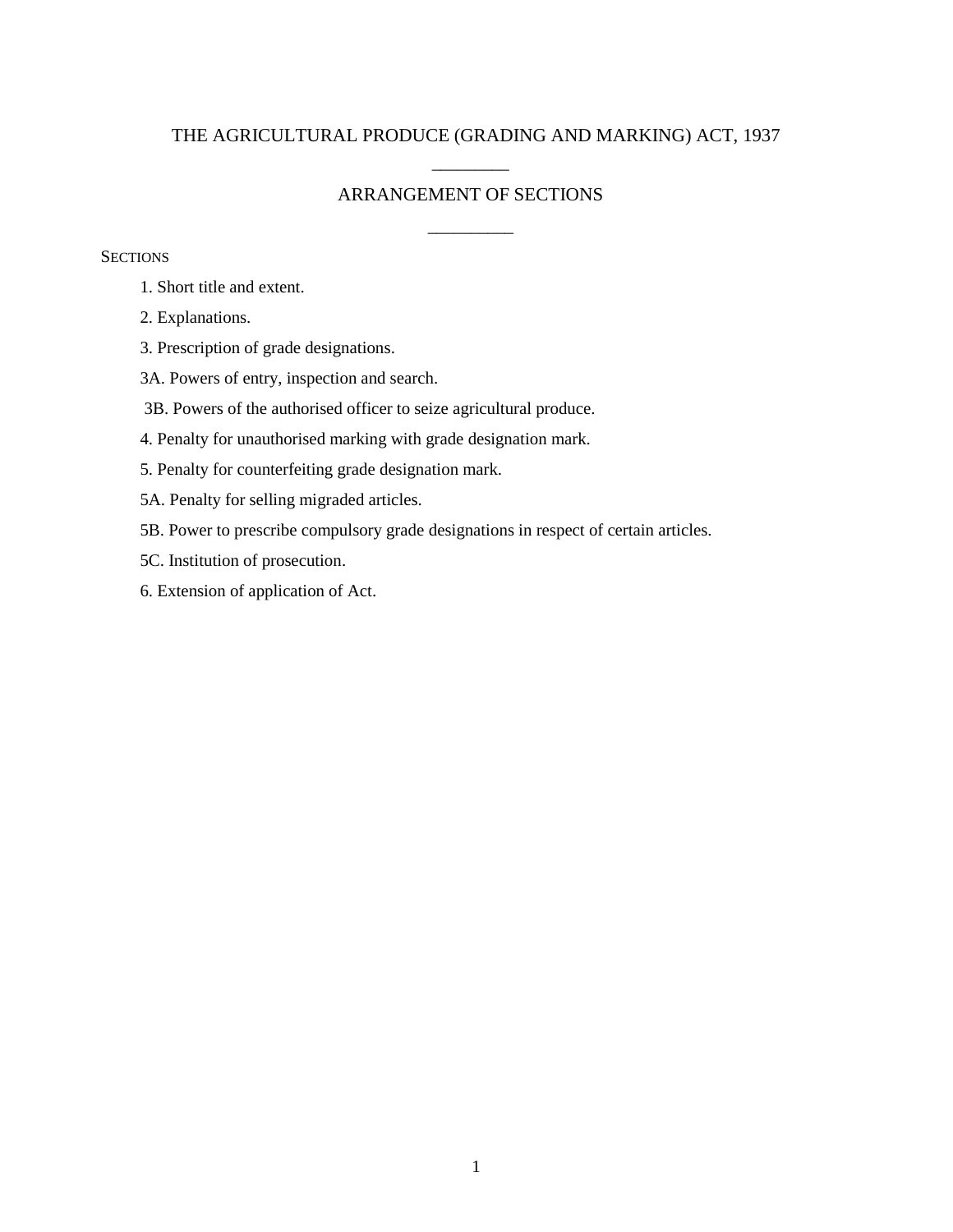# THE AGRICULTURAL PRODUCE (GRADING AND MARKING) ACT, 1937 ACT NO. 1 OF  $1937<sup>1</sup>$

[24*th February,* 1937.]

An Act to provide for the grading and marking of agricultural  $2$ [and other] produce.

WHEREAS it is expedient to provide for the grading and marking of agricultural  $2$ [and other] produce; It is hereby enacted as follows:

**1. Short title and extent.—**(*1*) This Act may be called the Agricultural Produce (Grading and Marking) Act, 1937.

 $3$ [(2) It extends to the whole of India<sup>4\*\*\*</sup>.]

**2. Explanations.—**In this Act, unless the contrary appears from the subject or context,**—**

(*a*) "agricultural produce" includes all produce of agriculture or horticulture and all articles of food or drink wholly or partly manufactured from any such produce, and fleeces and the skins of animals;

(*b*) "counterfeit" has the meaning assigned to that word by section 28 of the Indian Penal Code (45 of 1860);

(*c*) "covering" includes any vessel, box, crate, wrapper, tray or other container;

(*d*) "grade designation" means a designation prescribed as indicative of the quality of any scheduled article;

(*e*) "grade designation mark" means a mark prescribed as representing a particular grade designation;

(*f*) "quality", in relation to any article, includes the state and condition of the article;

(*g*) "prescribed" means prescribed by rules made under this Act;

 $(h)$  "scheduled article" means an article included in the Schedule;  $5***$ 

(*i*) an article is said to be marked with a grade designation mark, if the article itself is marked with a grade designation mark or any covering containing or label attached to such article is so marked;

6 [(*j*) an article is said to be migraded if,**—**

(*i*) the article is not of the quality prescribed for the grade designation with which it is marked;

(*ii*) the composition of the article offered for grading is altered in any way after a sample has been drawn for analysis and determination of the grade designation of the article in accordance with the rules made under this Act;

<sup>1.</sup> The Act has been extended in its application to Dadra and Nagar Haveli by Reg. 6 of 1963, s. 2 and Sch. I (w.e.f. 1-7-1965), to Pondicherry by Reg. 7 of 1963, s. 3 and Sch. I (w.e.f. 1-10-1963) and to Goa, Daman and Diu by Notifn. No. G.S.R. 679, dated 1-5-1965, Gazette of India, Pt. II, Sec. 3 (i), p. 742.

<sup>2.</sup> Ins. by Act 13 of 1942, s. 2 (w.e.f. 24-2-1937).

<sup>3.</sup> Subs. by the A.O. 1948, for sub-section (*2*).

<sup>4.</sup> The words "except the State of Jammu and Kashmir" omitted by Act 25 of 1960, s. 2 (w.e.f. 27-8-1960).

<sup>5.</sup> The word "and" omitted by Act 76 of 1986, s. 2 (w.e.f. 15-4-1987).

<sup>6.</sup> Ins. by s. 2, *ibid*. (w.e.f. 15-4-1987).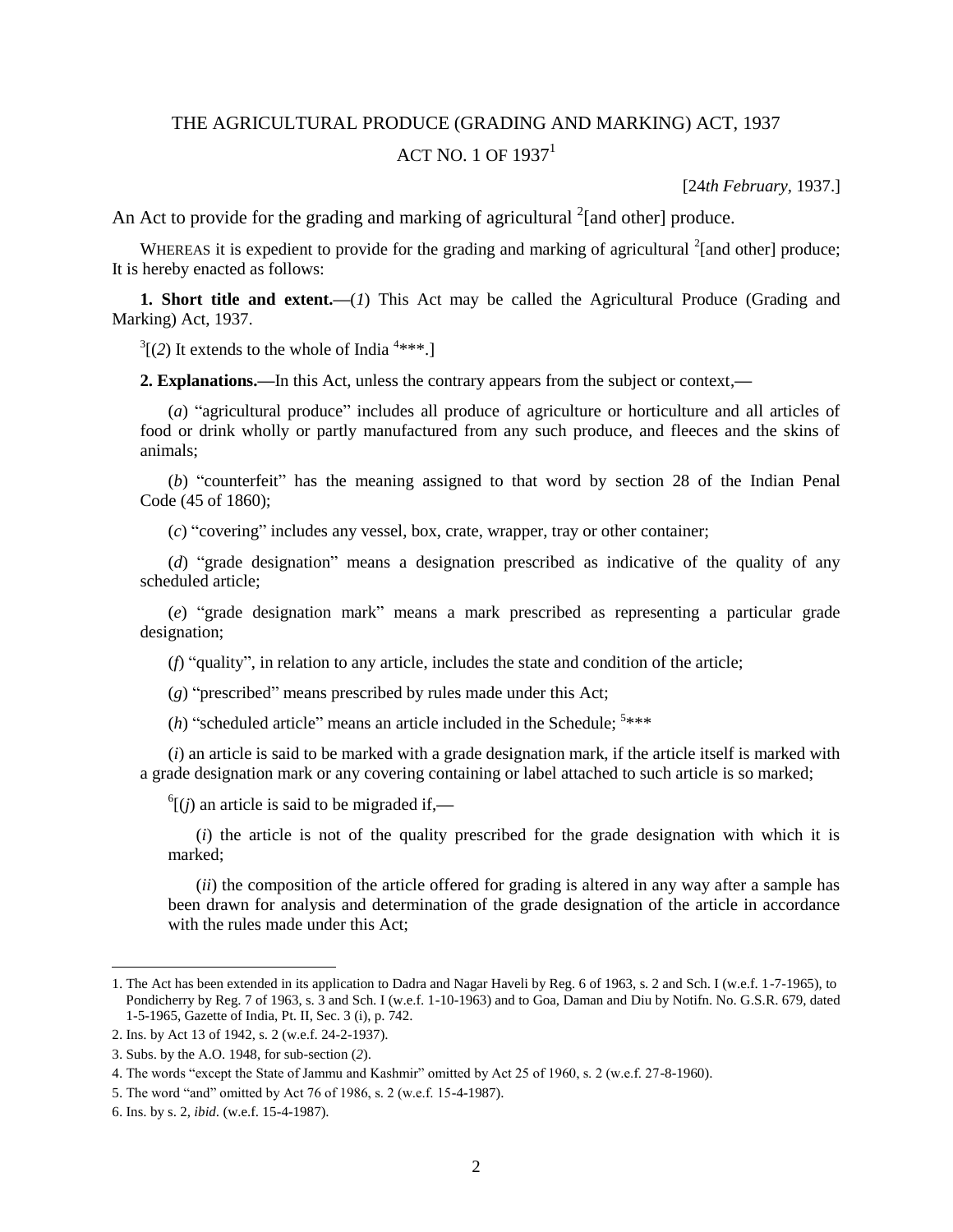(*iii*) the article is tampered with in any manner; and

(*iv*) any false claim is made for the quality prescribed for its grade designation, upon the label or through advertisement or in any other manner.]

**3. Prescription of grade designations.**  $-1$  **[(***1***)] The Central Government may, after previous** publication by notification in the Official Gazette,  $^{2}$ [make rules to carry out the provisions of this Act.

(*2*) In particular, and without prejudice to the generality of the foregoing power, such rules may provide for all or any of the following matters, namely:**—**]

(*a*) fixing grade designations to indicate the quality of any scheduled article;

(*b*) defining the quality indicated by every grade designation;

(*c*) specifying grade designation marks to represent particular grade designations;

(*d*) authorising a person or a body of persons, subject to any prescribed conditions, to mark with a grade designation mark any article in respect of which such mark has been prescribed or any covering containing or label attached to any such article;

(*e*) specifying the conditions referred to in clause (*d*) including in respect of any article conditions as to the manner of marking, the manner in which the article shall be packed, the type of covering to be used, and the quantity by weight, number or otherwise to be included in each covering;

(*f*) providing for the payment of any expenses incurred in connection with the manufacture or use of any implement necessary for the reproduction of a grade designation mark or with the manufacture or use of any covering or label marked with a grade designation mark  $3$  [or with measures for the control of the quality of articles marked with grade designation marks including testing of samples and inspection of such articles or with any publicity work carried out to promote the sale of any class of such articles;]<sup>4\*\*\*</sup>

(*g*) providing for the confiscation and disposal of produce marked otherwise than in accordance with the prescribed conditions with a grade designation mark;

 $<sup>5</sup>[(h)$  any other matter which is required to be, or may be, prescribed.]</sup>

 ${}^{6}$ [ ${}^{7}$ [(3)] Every rule made by the Central Government under this Act shall be laid, as soon as may be after it is made, before each House of Parliament, while it is in session, for a total period of thirty days which may be comprised in one session or in two or more successive sessions, and if, before the expiry of the session immediately following the session or the successive sessions aforesaid, both Houses agree in making any modification in the rule or both Houses agree that the rule should not be made, the rule shall thereafter have effect only in such modified form or be of no effect, as the case may be; so, however, that any such modification or annulment shall be without prejudice to the validity of anything previously done under that rule.]

<sup>1.</sup> Section 3 re-numbered as sub-section (*1*) thereof by Act 20 of 1983, s. 2 and the Schedule (w.e.f. 15-3-1984).

<sup>2.</sup> Subs. by Act 76 of 1986, s. 3, for "make rules—" (w.e.f. 15-4-1987).

<sup>3.</sup> Ins. by Act 20 of 1943, s. 2 (w.e.f. 13-8-1943).

<sup>4.</sup> The word "and" omitted by Act 76 of 1986, s. 3 (w.e.f. 15-4-1987).

<sup>5.</sup> Ins. by s. 3, *ibid.* (w.e.f. 15-4-1987).

<sup>6.</sup> Ins. by Act 20 of 1983, s. 2 and the Schedule (w.e.f. 15-3-1984).

<sup>7.</sup> Sub-section (*2*) re-numbered as sub-section (*3*) thereof by Act 76 of 1986, s. 3 (w.e.f. 15-4-1987).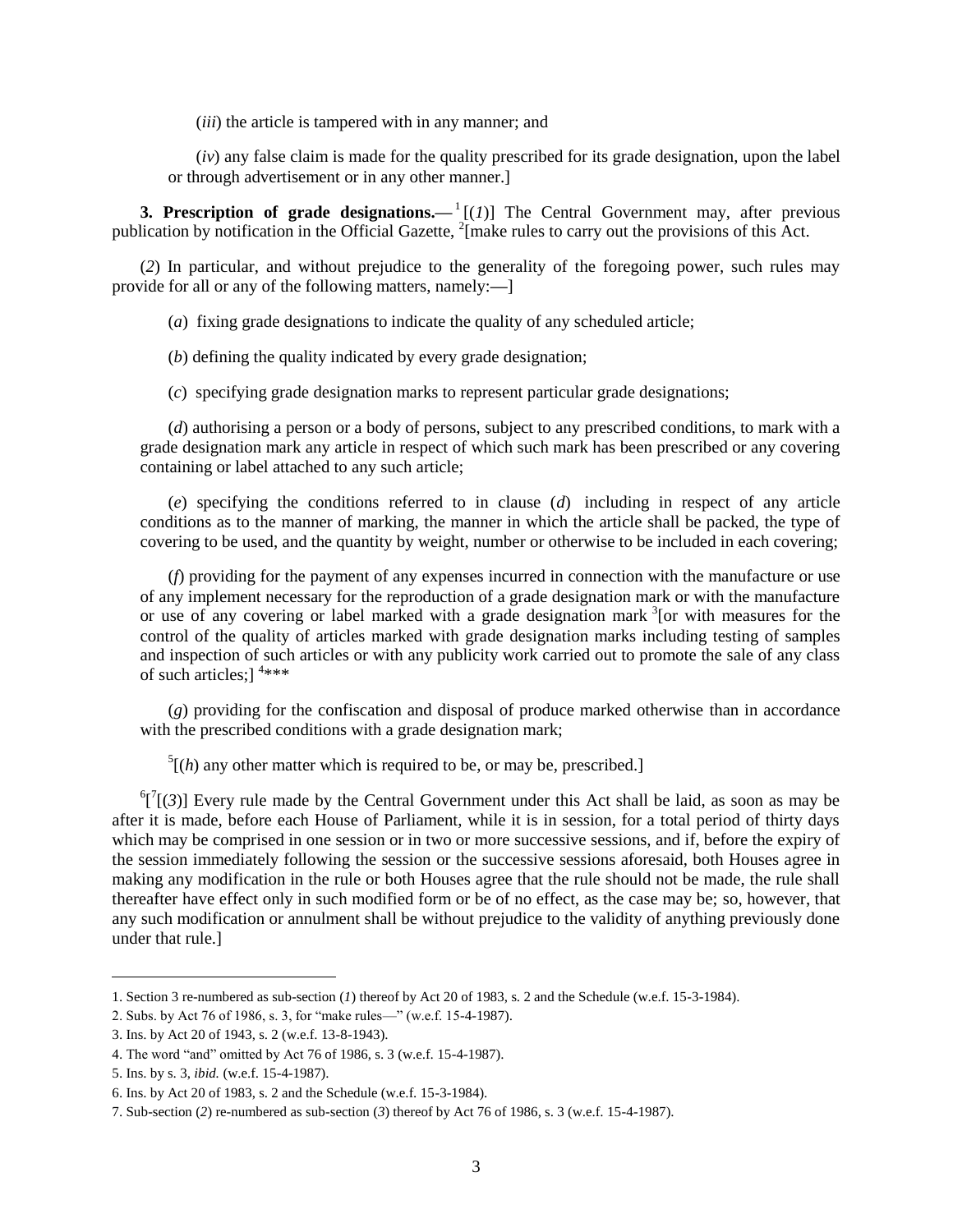<sup>1</sup>[3A. Powers of entry, inspection and search.—(*1*) Any officer of the Central Government or a State Government or any authority, being an officer of a gazette drank or of equivalent rank, authorised by the Central government may, if he has reason to believe that any provision of this Act or the rules made thereunder has been, or is being, contravened, enter any premises at any reasonable time and make necessary inspection of, and search for, the agricultural produce in relation to which such contravention has been, or is being, made.

(*2*) Every authorisation made under sub-section (*1*) shall be deemed to be a warrant referred to in [section 93](javascript:fnOpenLinkPopUp() of the Code of Criminal Procedure, 1973 (2 of 1974).

**3B. Powers of the authorised officer to seize agricultural produce.—**(*1*) An officer authorised under sub-section (*1*) of Section 3A may seize and detain any agricultural produce in relation to which an offence under this Act or the rules made thereunder is being, or appears to have been, committed, or which is intended or likely to be used in the commission of such offence:

Provided that where any agricultural produce seized under this sub-section is subject to speedy or natural decay, the officer so authorised may dispose of such produce in such manner as may be prescribed.

(*2*) The provisions of [section 102](javascript:fnOpenLinkPopUp() of the Code of Criminal Procedure, 1973 (2 of 1974) shall apply to every seizure made under this section.]

**4. Penalty for unauthorised marking with grade designation mark.—**Whoever marks any scheduled article with a grade designation mark, not being authorised to do so by rule made under section 3, shall be punishable  $2$ [with imprisonment for a term not exceeding six months and fine not exceeding five thousand rupees].

**5. Penalty for counterfeiting grade designation mark.—**Whoever counterfeits any grade designation mark or has in his possession any die, plate or other instrument for the purpose of counterfeiting a grade designation mark shall be punishable <sup>3</sup>[with imprisonment for a term not exceeding exceeding three years and fine not exceeding five thousand rupees].

4 [**5A. Penalty for selling migraded articles.—**Whoever sells any scheduled article which is migraded shall be punishable with imprisonment for a term not exceeding six months and fine not exceeding five thousand rupees.

**5B. Power to prescribe compulsory grade designations in respect of certain articles.—**(*1*) Where the Central Government is of opinion that it is necessary in the public interest or for the protection of consumers that any scheduled article or class of articles shall not be sold or distributed except after such article or class of articles is marked with the grade designation mark, it may, by notification in the Official Gazette, make a declaration to that effect.

(*2*) Any notification issued under sub-section (*1*) shall specify the area or areas in relation to which the notification shall have effect.

(*3*) Where a notification under sub-section (*1*) is issued in respect of any area or areas, no person shall sell or offer to sell or distribute or offer to distribute any scheduled article or class thereof in the area or areas except in accordance with the provisions of this Act or the rules made thereunder.

<sup>1.</sup> Ins. by Act 76 of 1986, s. 4 (w.e.f. 15-4-1987).

<sup>2.</sup> Subs. by s. 5, *ibid.,* for "with fine which may extend to five hundred rupees" (w.e.f. 15-4-1987).

<sup>3.</sup> Subs. by s. 6, *ibid.,* for "with imprisonment which may extend to two years, or with fine, or with both" (w.e.f. 15-4-1987). 4. Ins. by s. 7, *ibid*. (w.e.f. 15-4-1987).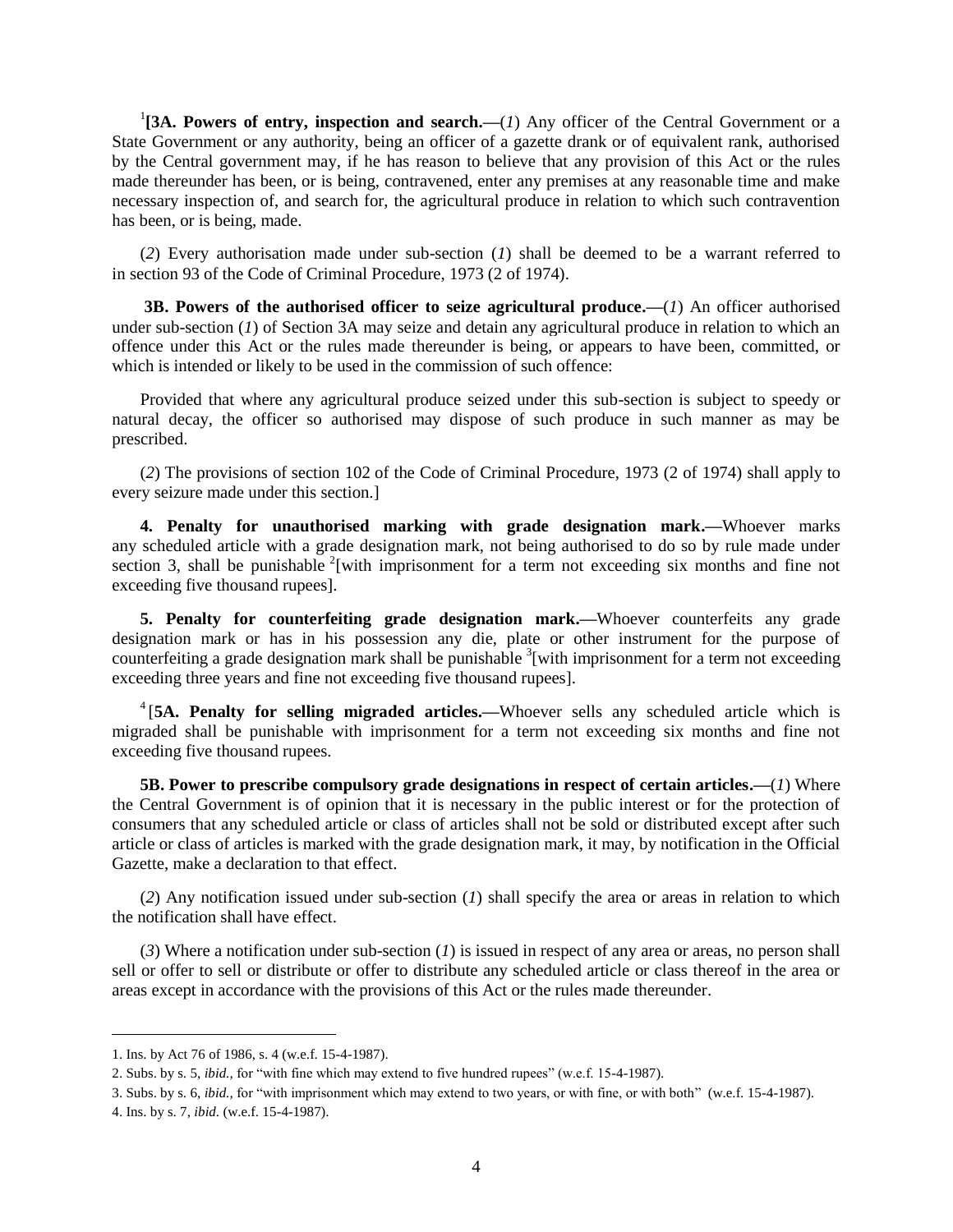(*4*) Whoever contravenes the provisions of this section shall be punishable with imprisonment for a term not exceeding six months and fine not exceeding five thousand rupees.

**5C. Institution of prosecution.—**No court shall take cognizance of an offence punishable under this Act except upon a complaint in writing made by**—**

(*a*) the Central Government or the State Government or any officer authorised by it in writing; or

(*b*) the person aggrieved; or

(*c*) a recognised consumer association, whether the person aggrieved is a member of that association or not.

*Explanation*.**—**For the purposes of this section, "recognised consumer association" means a voluntary consumer association registered under the Companies Act, 1956 (1 of 1956) or any other law for the time being in force.]

**6. Extension of application of Act.—**The Central Government, after such consultation as it thinks fit of the interests likely to be affected, may by notification in the Official Gazette declare that the provisions of this Act shall apply to an article of agricultural produce not included in the Schedule <sup>1</sup>[or to an article other than an article of agricultural produce] and on the publication of such notification such article shall be deemed to be included in the Schedule.

<sup>1.</sup> Ins. by Act 13 of 1942, s. 3 (w.e.f. 24-2-1937).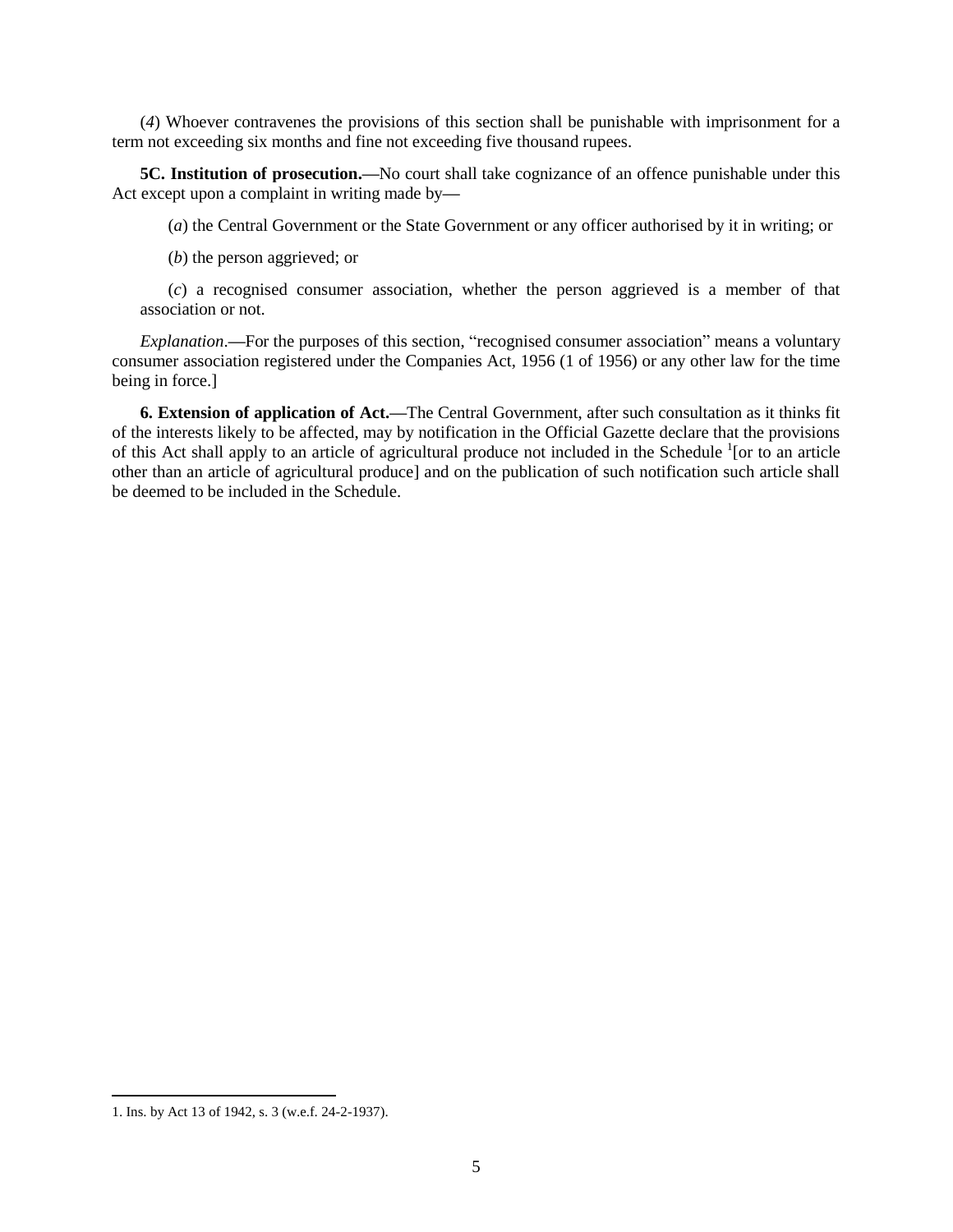### THE SCHEDULE

(*See* section 2)

1. Fruit.

- 2. Vegetables.
- 3. Eggs.
- 4. Dairy produce.
- 5. Tobacco.
- 6. Coffee.
- 7. Hides and Skins.
- 8. Fruit products.
- 9. Atta.
- 10. Oilseeds.
- 11. Vegetable oils (including hydrogenated oils and vegetable fats).
- 12. Cotton.
- 13. Rice.
- 14. Lac.
- 15. Wheat
- 16. Sann Hemp.
- 17. Sugarcane gur (Jaggery).
- 18. Myrobalans.
- 19. Bura.
- 20. Wool and Goat Hair.
- 21. Bristles.
- 22. Rosin and Turpentine.
- 23. Arecanuts.
- 24. Essential Oil.
- 25. Cashewnut.
- 26. Cardamom.
- 27. Pepper.
- 28. Ginger.
- 29. Honey.
- 30. Curry Powder.
- 31. Kapok.